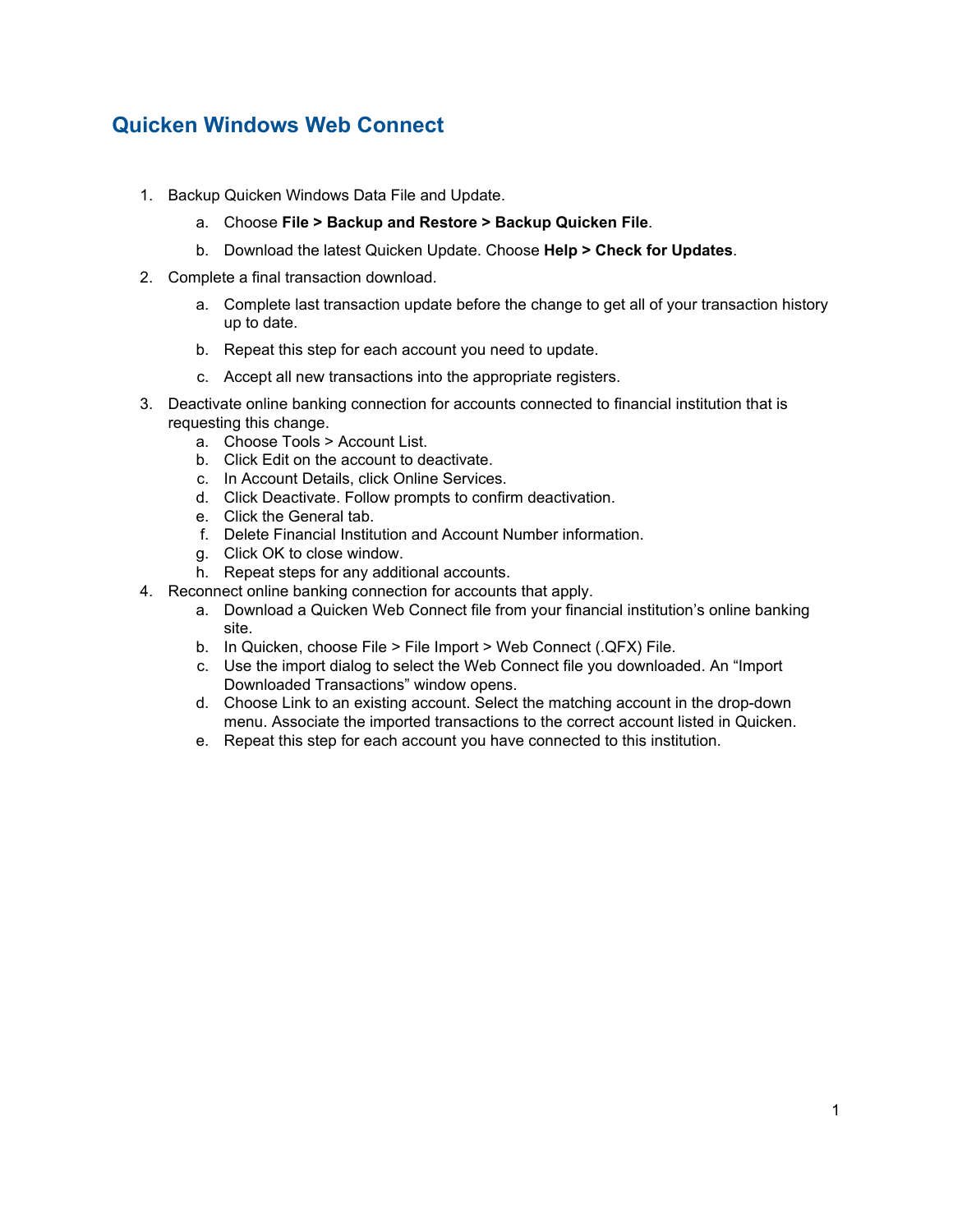### **Quicken Mac Web Connect**

- 1. Backup your Quicken Mac data file and update the application.
	- a. Choose **File > Save a Backup**.
	- b. Download the latest Quicken Update. Choose **Quicken > Check for Updates**.
- 2. Complete a final transaction download.
	- a. Complete last transaction update before the change to get all of your transaction history up to date.
	- b. Repeat this step for each account you need to update.
	- c. Accept all new transactions into the appropriate registers.

### **Activate online banking connection for accounts connected to financial institution that is requesting this change.**

- 1. Select your account under the Accounts list on the left side.
- 2. Choose **Accounts > Settings**.
- 3. Select **Set up transaction download**.
- 4. Enter your financial institution name in the search field, select the correct option and click **Continue**.
- 5. Log into your financial institutions online banking site and download your transactions to your computer.

**Important: Take note of the date you last had a successful connection.** If you have overlapping dates in the web-connect process, you may end up with duplicate transactions.

- 6. Drag and drop the downloaded file into the box titled **Drop download file**. Choose **Web Connect** for the "Connection Type" if prompted
- 7. In the "Accounts Found" screen, ensure you associate each new account to the appropriate account already listed in Quicken. Under the Action column, click **Link** to pick your existing account.

**Important: Do NOT select "ADD" in the Action column unless you intend to add a new account to Quicken.**

8. Click **Finish**.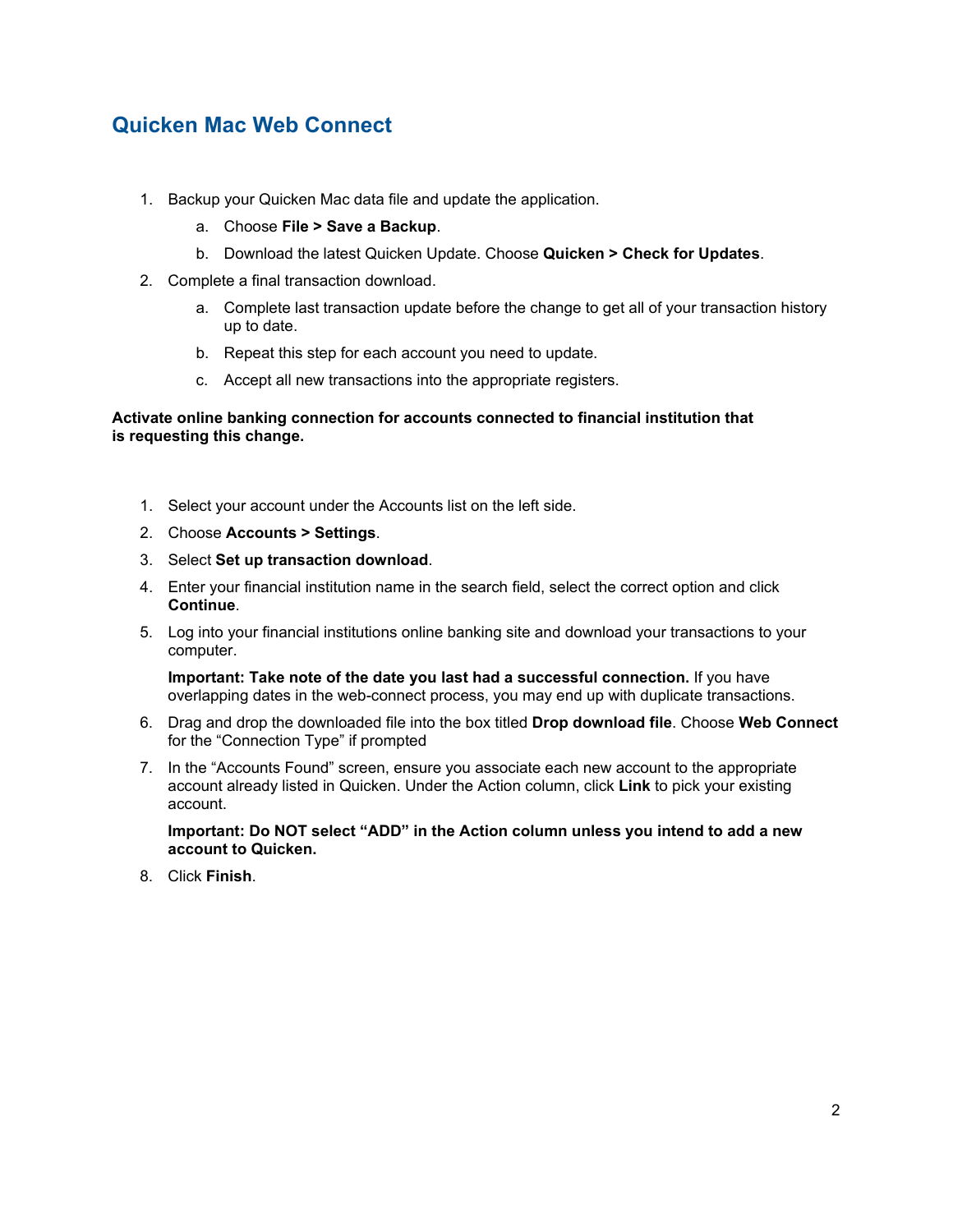# **Quicken Windows Express Web Connect**

- 1. Back up your Quicken Windows Data File. Go to **File > Backup and Restore > Backup Quicken File**.
- 2. Download the latest Quicken Update. Go to **Help > Check for Updates**.
- 3. Complete a final transaction download. Accept all new transactions into the appropriate registers.
- 1. Deactivate online banking connection for accounts connected to the financial institution that is requesting this change.
	- a. Choose **Tools > Account List**.
	- b. Click **Edit** on the account to deactivate.
	- c. In Account Details, click **Online Services**.
	- d. Click **Deactivate**. Follow prompts to confirm deactivation.
	- e. Click the **General** tab.
	- f. Delete Financial Institution and Account Number information. Click **OK** to close window.
	- g. Repeat steps for any additional accounts that apply.
- 2. Reconnect the online banking connection for your accounts.
	- a. Choose **Tools > Account List**.
	- b. Click **Edit** on the account you want to activate.
	- c. In Account Details, click **Online Services** and then choose **Set up Now**.
	- d. Type your institution's name in the search field and click Next.
	- e. Enter your financial institution credentials.
		- Express Web Connect uses the same credentials you use for your institution's online banking login.
		- Direct Connect might require credentials that do not match your online banking credentials.

### **Important: If your credentials do not work, contact your financial institution.**

f. Ensure you associate the accounts to the appropriate accounts already listed in Quicken. Select **Link to an existing account** and select the matching accounts in the drop-down menu.

**Important: Do NOT choose "Create a new account" unless you intend to add a new account to Quicken.** If you are presented with accounts you do not want to track in this data file, choose **Ignore – Don't Download into Quicken** or click **Cancel**.

g. After all accounts have been matched, click **Next** and then **Done**.